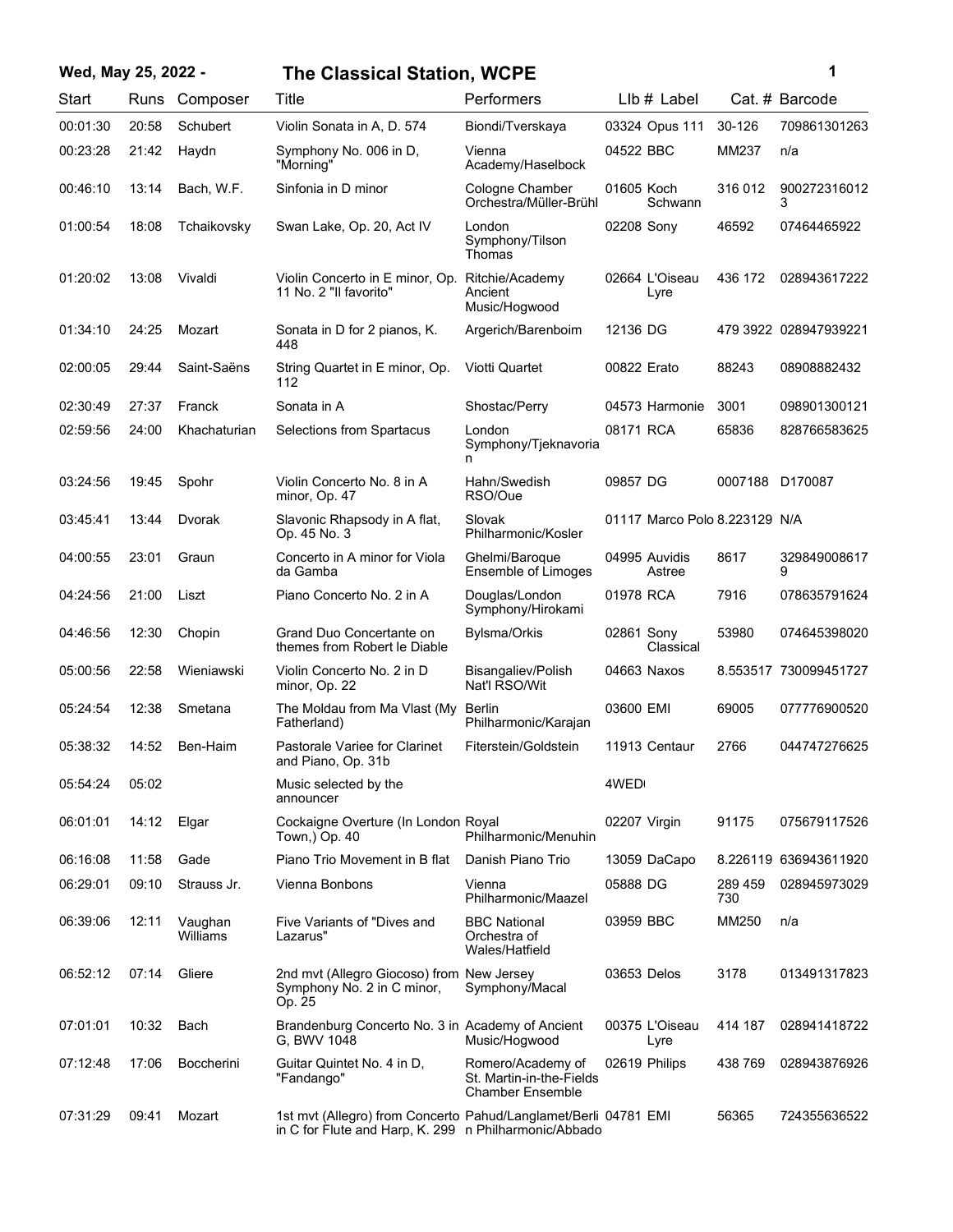## **Wed, May 25, 2022 - 2 The Classical Station, WCPE**

| Start    | Runs  | Composer     | Title                                                                     | Performers                                                          | $Llb#$ Label                           |                | Cat. # Barcode        |
|----------|-------|--------------|---------------------------------------------------------------------------|---------------------------------------------------------------------|----------------------------------------|----------------|-----------------------|
| 07:42:25 | 17:03 | Ravel        | Rapsodie espagnole                                                        | Chicago<br>Symphony/Reiner                                          | 00306 RCA                              | 5720           | 07863557202           |
| 08:01:03 | 04:26 | Delius       | La Calinda                                                                | Hallé<br>Orchestra/Barbirolli                                       | 06690 EMI                              | 65119          | 724356511927          |
| 08:06:44 | 14:00 | Vanhal       | Symphony in C, "Sinfonia<br>comista"                                      | Nicolaus Esterhazy<br>Sinfonia/Grodd                                | 07356 Naxos                            |                | 8.554341 636943434123 |
| 08:21:59 | 05:52 | Tarrega      | Capricho Arabe                                                            | Sharon Isbin                                                        | 13297 Bridge                           | 9491           | 090404949128          |
| 08:29:51 | 09:05 | Lisle        | La Marseillaise                                                           | McNair/Leech/Baltimor 01468 Telarc<br>e Symphony &<br>Chorus/Zinman |                                        | 80164          | 089408016424          |
| 08:40:11 | 09:00 | Glazunov     | Carnaval Overture, Op. 45                                                 | <b>Boston Pops/Fiedler</b>                                          | 07250 BMG<br>Entertainm<br>ent         | 63308          | 090266330829          |
| 08:50:26 | 09:00 |              | Music selected by the<br>announcer                                        |                                                                     | 4WED                                   |                |                       |
| 09:01:16 | 40:10 | Dvorak       | Slavonic Dances, Op. 46                                                   | Slovak<br>Philharmonic/Kosler                                       | 01117 Marco Polo 8.223129 N/A          |                |                       |
| 09:42:41 | 08:17 | Boyce        | Overture No. 5 in F                                                       | Cantilena/Shepherd                                                  | 01093 Chandos                          | 6531           | 095115653128          |
| 09:52:28 | 06:59 | Farrenc      | Overture No. 1 in E minor, Op.<br>23                                      | European Soloists of<br>Luxembourg/Konig                            | Downk Naxos                            |                | 8.574094 747313409471 |
| 10:01:17 | 21:00 | Rodrigo      | Concierto de Aranjuez                                                     | Kuang/Czech<br>Chamber<br>Philharmonic/Ang                          | PV134 Naxos                            |                | 8.579053 747313905379 |
| 10:23:47 | 35:36 | Schumann     | Symphony No. 3 in E flat, Op.<br>97 "Rhenish"                             | Seattle<br>Symphony/Schwarz                                         | 07034 Delos                            | <b>MS205</b>   | n/a                   |
| 11:01:13 | 21:31 | Busoni       | Violin Concerto in D, Op. 35a                                             | Capucon/Orchestra<br>della Svizzera<br>Italiana/Vedernikov          | 13244 Warner<br>Classics               | 31653          | 01902958 190295831653 |
| 11:23:59 | 05:54 | Beethoven    | Finale (Allegro molto) from<br>String Quartet No. 9 in C, Op.<br>59 No. 3 | <b>Blair Quartet</b>                                                | 03066 Warner<br>Bros.                  | 45855          | 093624585527          |
| 11:31:23 | 13:35 | Rachmaninoff | Etudes-tableaux: Selections<br>from Opp. 33 & 39                          | <b>Mikhail Pletnev</b>                                              | 05818 DG                               | 289 459<br>634 | 028945963426          |
| 11:46:13 | 13:13 | Telemann     | Trumpet Concerto No. 2 in D                                               | Burns/American<br>Concerto Orchestra                                | 03453 Dorian                           | 80132          | 751758013223          |
| 12:01:16 | 10:00 | Debussy      | Prelude to the Afternoon of a<br>Faun                                     | Academy<br>SMF/Marriner                                             | 01226 Philips                          | 420 814        | 028942081420          |
| 12:12:31 | 19:15 | Sanz         | Suite Espanola                                                            | Angel Romero                                                        | 12272 Telarc                           | 80213          | 089408021329          |
| 12:33:01 | 04:05 | Ysaye        | Child's Dream, Op. 14                                                     | Capucon/Bellom                                                      | 13986 Erato                            |                | 190296520013          |
| 12:38:36 | 04:57 |              | Music selected by the<br>announcer                                        |                                                                     | 4WED                                   |                |                       |
| 12:44:48 | 14:38 | Grainger     | A Lincolnshire Posy                                                       | Cleveland Symphonic<br>Winds/Fennell                                | 00390 Telarc                           | 80099          | 80099                 |
| 13:01:16 | 40:52 | Martucci     | Piano Concerto No. 2 in B flat<br>minor, Op. 66                           | Caramiello/Philharmoni 02330 ASV<br>a/d'Avalos                      |                                        | 691            | 501197506912<br>6     |
| 13:43:38 | 07:00 | Svendsen     | Romance in G for Violin, Op.<br>26                                        | Sillito/Academy<br><b>Chamber Ensemble</b>                          | 04231 Chandos                          | 9258           | 095115925829          |
| 13:52:08 | 07:18 | Stravinsky   | Lullaby & Finale from Firebird<br>Suite                                   | Israel<br>Philharmonic/Bernstein                                    | 13623 DG                               | 0027991        | 028948294091          |
| 14:01:16 | 20:03 | Mozart       | Serenade No. 13 in G, K. 525<br>"Eine kleine Nachtmusik"                  | <b>Moscow</b><br>Soloists/Bashmet                                   | 07766 Onyx                             | 4037           | 880040403722          |
| 14:22:34 | 17:59 | Haydn        | String Quartet in D, Op. 64 No. Hagen Quartet<br>5 "The Lark"             |                                                                     | 01778 DG                               | 423 622        | 028942362222          |
| 14:42:03 | 17:24 | German       | Selections from Nell Gwyn                                                 | Czecho-Slovak Radio<br>Symphony/Leaper                              | 02509 Marco Polo 8.223419 489103023419 |                | 2                     |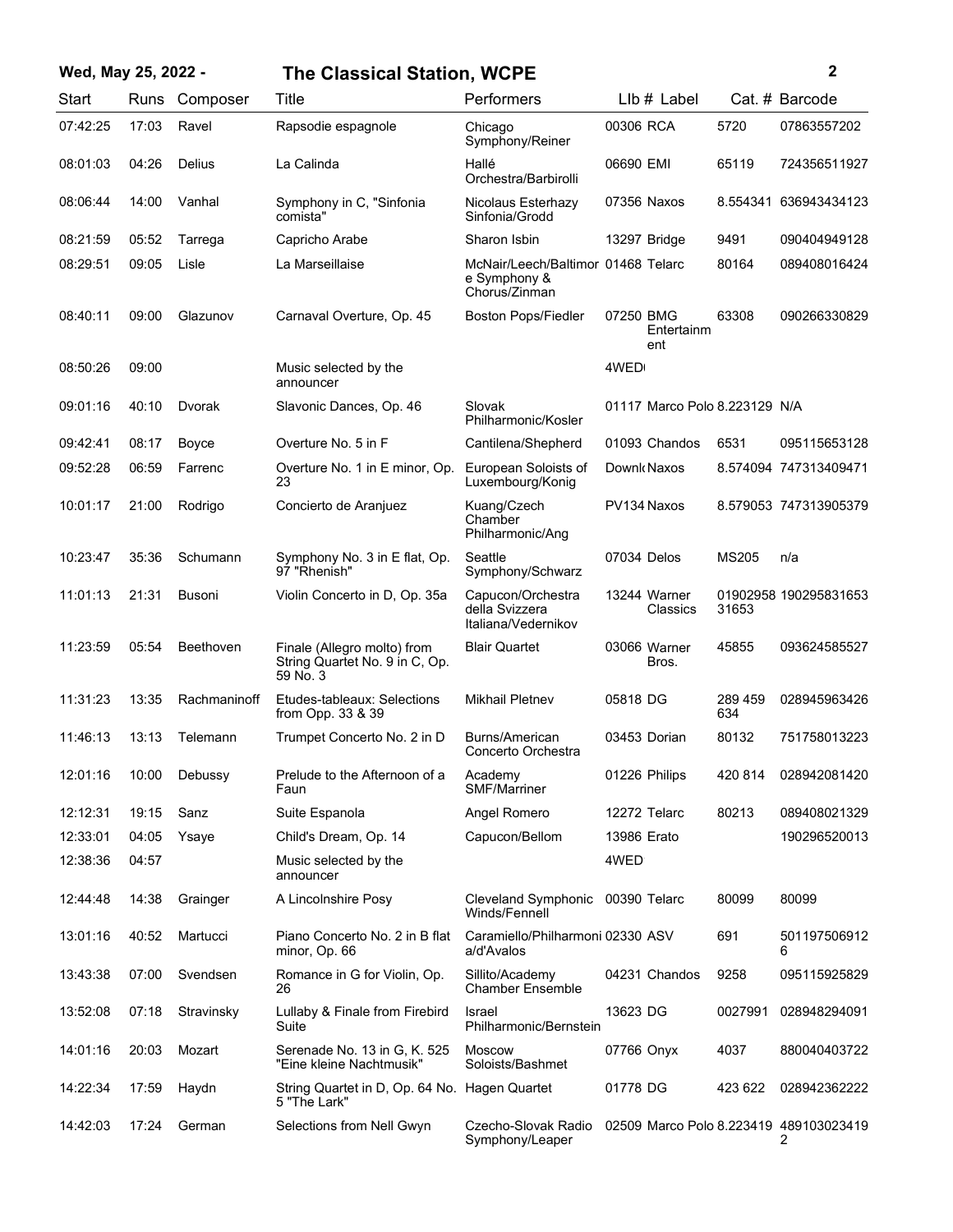| Wed, May 25, 2022 - |       |               | <b>The Classical Station, WCPE</b>                                                  |                                                       |            |                                      |                | 3                     |
|---------------------|-------|---------------|-------------------------------------------------------------------------------------|-------------------------------------------------------|------------|--------------------------------------|----------------|-----------------------|
| Start               |       | Runs Composer | Title                                                                               | Performers                                            |            | LIb # Label                          |                | Cat. # Barcode        |
| 15:01:17            | 25:03 | Strauss, R.   | Suite from Der Rosenkavalier                                                        | Detroit<br>Symphony/Dorati                            |            | 00617 London                         | 411893         | 028941189325          |
| 15:27:50            | 17:18 | Liszt         | Piano Concerto No. 1 in E flat,<br>"Triangle"                                       | Janis/Moscow<br>Philharmonic/Kondrash<br>in           |            | 02166 Mercury                        | 432 002        | 028943200226          |
| 15:46:23            | 13:04 | <b>Bridge</b> | Three Idylls                                                                        | Moscow Chamber<br>Orchestra/Orbelian                  |            | 08266 Delos                          | 3263           | 013491326320          |
| 16:00:42            | 10:58 | Vivaldi       | <b>Summer from Four Seasons</b>                                                     | Armand/Chamber<br>Orchestra of<br>Toulouse/Auriacombe | 01503 EMI  |                                      | 69143          | 509997691432<br>4     |
| 16:12:35            | 06:02 | <b>Brahms</b> | 3rd mvt (Allegro giocoso) from<br>Symphony No. 4 In E minor,<br>Op. 98              | Vienna<br>Philharmonic/Kleiber                        | 05000 DG   |                                      | 289 457<br>706 | 028945770628          |
| 16:19:32            | 04:37 | Bach          | Finale (Allegro assai) from<br>Sonata No. 3 in C for solo<br>violin, BWV 1005       | <b>Hilary Hahn</b>                                    | 04822 Sony |                                      | 62793          | 074646279328          |
| 16:25:04            | 08:49 | Mussorgsky    | Baba Yaga and the Great Gate Minnesota<br>of Kiev from Pictures at an<br>Exhibition | Orchestra/Oue                                         |            | 04891 Reference 79<br>Recordings     |                | 030911107925          |
| 16:35:08            | 08:38 | Larsson       | Lyric Fantasy, Op. 54                                                               | Helsingborg<br>Symphony/Manze                         | Downk CPO  |                                      | 777 670        | n/a                   |
| 16:44:41            | 14:44 | Lotti         | Concerto in A for oboe d'amore Holliger/I Musici                                    |                                                       |            | 01244 Philips                        | 420 189        | 028942018921          |
| 17:00:40            | 05:56 | Dvorak        | Finale from Czech Suite in D,<br>Op.39                                              | Padova Chamber<br>Orchestra/Golub                     |            | 04775 Arabesque Z6697                |                | 026724669729          |
| 17:07:31            | 07:05 | Williams      | 6th mvt (Flight and<br>Technology) from American<br>Journey                         | <b>Recording Arts</b><br>Orchestra/Williams           | 08501 Sony |                                      | 70636          | 886977063626          |
| 17:15:31            | 13:14 | MacDowell     | Lamia, a symphonic poem, Op. London<br>29                                           | Symphony/Klein                                        | 01323 EMI  |                                      | 49263          | 077774926324          |
| 17:30:00            | 06:43 | Straus        | Waltz Dreams                                                                        | Cincinnati Pops/Kunzel 05618 Telarc                   |            |                                      | 80547          | 089408054723          |
| 17:37:38            | 04:14 | Goldmark      | Bride's Song from Rustic<br>Wedding Symphony, Op. 26                                | L.A.<br>Philharmonic/Lopez-C<br>obos                  |            | 01297 Musical<br>Heritage<br>Society | 512160L        | N/A                   |
| 17:42:47            | 07:10 | Gounod        | Finale from Symphony No. 2 in Orchestra of the<br>E flat                            | Toulouse<br>Capitole/Plasson                          | 04723 EMI  |                                      | 63949          | 077776394923          |
| 17:50:52            | 08:30 | Nicolai       | Overture to The Merry Wives of Vienna<br>Windsor                                    | Philharmonic/Kleiber                                  | 02395 Sony |                                      | 48376          | 07464483762           |
| 18:00:37            | 05:02 | Grofé         | Sunrise from Grand Canyon<br>Suite                                                  | Cincinnati Pops/Kunzel 00752 Telarc                   |            |                                      | 80086          | 089408008627          |
| 18:06:34            | 04:34 | Harty         | Polka from A John Field Suite                                                       | Indianapolis<br>Symphony/Leppard                      | 03857 Koss |                                      | 3303           | 021299722282          |
| 18:12:03            | 11:50 | Handel        | Concerto Grosso in E minor,<br>Op. 6 No. 3                                          | Academy of Ancient<br>Music/Manze                     |            | 05049 Harmonia<br>Mundi              | 9              | 907228/2 093046722821 |
| 18:25:08            | 21:06 | Schumann, C.  | Piano Concerto in A minor, Op. I.Kanneh-Mason/Royal 13725 Decca<br>7                | Liverpool<br>PO/Mathieson                             |            |                                      |                | 4850020 028948500208  |
| 18:47:09            | 04:34 | Khachaturian  | Dance of the Rose Maidens &<br>Sabre Dance from Gayne                               | Boston Pops/Williams 01542 Philips                    |            |                                      | 426 247        | 028942624726          |
| 18:52:38            | 06:48 |               | Music selected by the<br>announcer                                                  |                                                       | 4WED       |                                      |                |                       |
| 19:01:16            | 08:50 | Weber         | Overture to Oberon                                                                  | London Classical<br>Players/Norrington                | 01909 EMI  |                                      | 49889          | 077774988926          |
| 19:11:21            | 48:06 | Elgar         | Symphony No. 1 in A flat, Op.<br>55                                                 | <b>SWR Stuttgart Radio</b><br>Symphony/Norrington     |            | 05731 Haenssler 93.000<br>Classic    |                | 401027601088<br>3     |